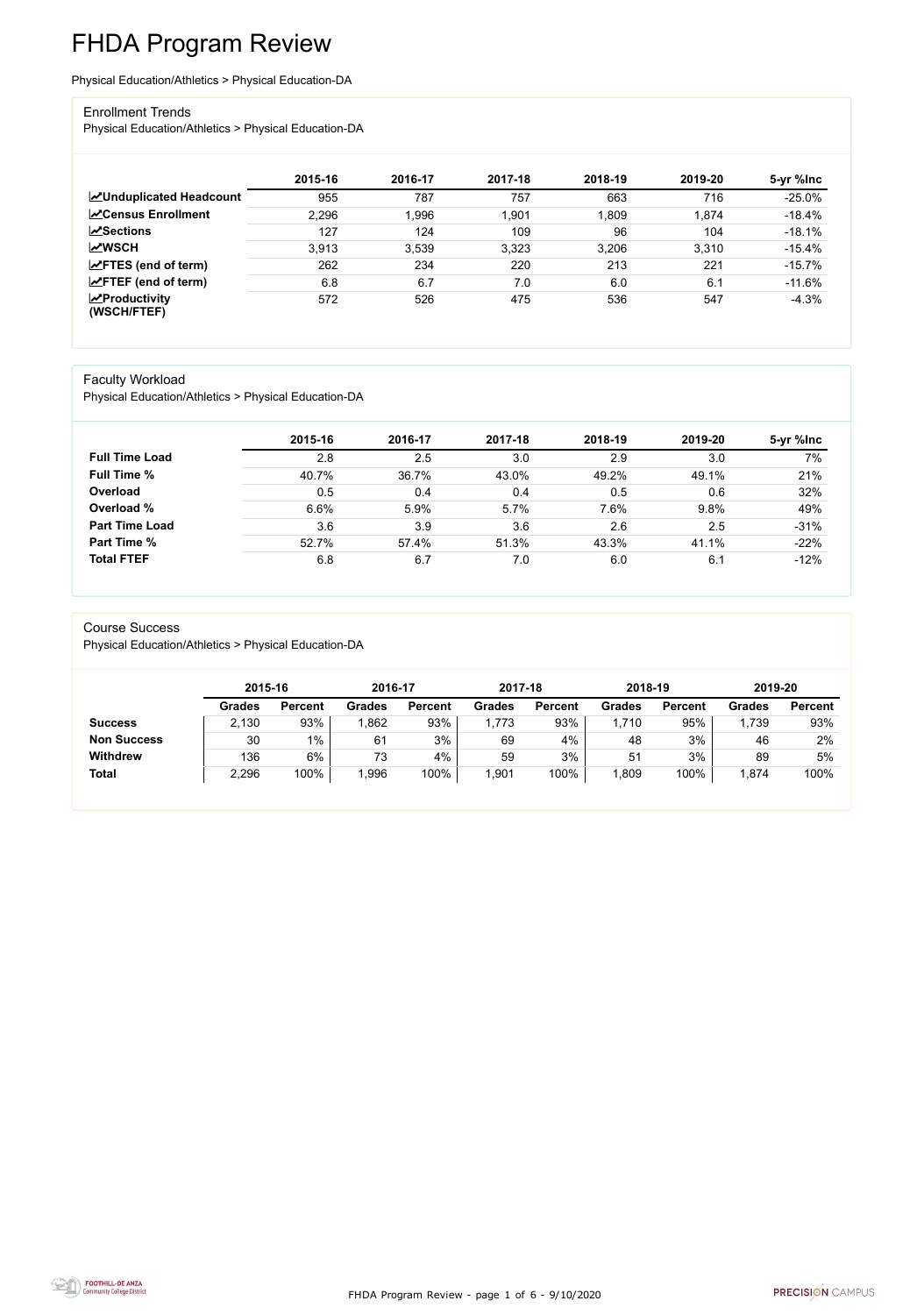FHDA Program Review - page 2 of 6 - 9/10/2020



### Course Success for African American, Latinx, and Filipinx Students

### Course Success for Asian, Native American, Pacific Islander, White, and Decline to State Students

|                    |               | 2015-16        |               | 2016-17        |               | 2017-18        | 2018-19       |                | 2019-20       |                |
|--------------------|---------------|----------------|---------------|----------------|---------------|----------------|---------------|----------------|---------------|----------------|
|                    | <b>Grades</b> | <b>Percent</b> | <b>Grades</b> | <b>Percent</b> | <b>Grades</b> | <b>Percent</b> | <b>Grades</b> | <b>Percent</b> | <b>Grades</b> | <b>Percent</b> |
| <b>Success</b>     | ,213          | 92%            | 1,061         | 93%            | 970           | 93%            | 884           | 93%            | 942           | 93%            |
| <b>Non Success</b> | 22            | 2%             | 32            | 3%             | 42            | 4%             | 28            | 3%             | 26            | 3%             |
| <b>Withdrew</b>    | 88            | 7%             | 42            | 4%             | 34            | 3%             | 38            | 4%             | 49            | 5%             |
| <b>Total</b>       | ,323          | 100%           | 1,135         | 100%           | 1,046         | 100%           | 950           | 100%           | 1,017         | 100%           |

|                    | 2015-16       |                | 2016-17       |                | 2017-18       |                | 2018-19       |                | 2019-20       |                |
|--------------------|---------------|----------------|---------------|----------------|---------------|----------------|---------------|----------------|---------------|----------------|
|                    | <b>Grades</b> | <b>Percent</b> | <b>Grades</b> | <b>Percent</b> | <b>Grades</b> | <b>Percent</b> | <b>Grades</b> | <b>Percent</b> | <b>Grades</b> | <b>Percent</b> |
| <b>Success</b>     | 917           | 94%            | 801           | 93%            | 803           | 94%            | 826           | 96%            | 797           | 93%            |
| <b>Non Success</b> |               | $1\%$          | 29            | 3%             | 27            | 3%             | 20            | 2%             | 20            | 2%             |
| <b>Withdrew</b>    | 48            | 5%             | 31            | 4%             | 25            | 3%             | 13            | 2%             | 40            | 5%             |
| <b>Total</b>       | 973           | 100%           | 861           | 100%           | 855           | 100%           | 859           | 100%           | 857           | 100%           |
|                    |               |                |               |                |               |                |               |                |               |                |

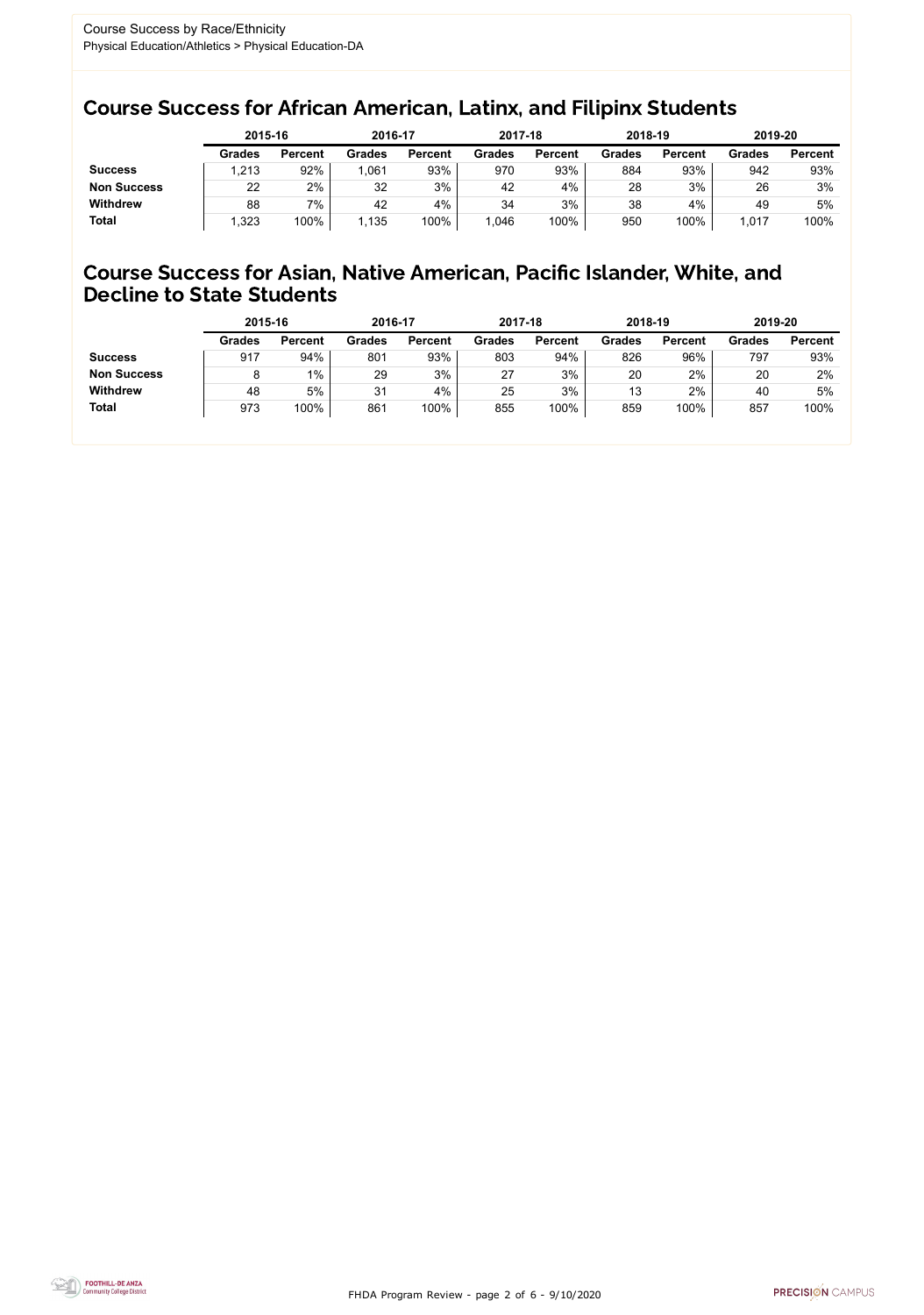

Some courses may continue to be listed but no longer have data due to renumbering or because the course was not offered in the past five years.



### by Gender

|                     | 2015-16 |                |       | 2016-17        |       | 2017-18        | 2018-19 |                | 2019-20 |                |
|---------------------|---------|----------------|-------|----------------|-------|----------------|---------|----------------|---------|----------------|
|                     | Enr     | <b>Percent</b> | Enr   | <b>Percent</b> | Enr   | <b>Percent</b> | Enr     | <b>Percent</b> | Enr     | <b>Percent</b> |
| <b>Female</b>       | 779     | 34%            | 632   | 32%            | 578   | 30%            | 498     | 28%            | 576     | 31%            |
| <b>Male</b>         | .502    | 65%            | .358  | 68%            | 1,321 | 69%            | 1,301   | 72%            | 1,290   | 69%            |
| <b>Not Reported</b> | 15      | $1\%$          |       | $0\%$          |       | 0%             | 10      | $1\%$          |         | 0%             |
| <b>Total</b>        | 2,296   | 100%           | 1,996 | 100%           | 1,901 | 100%           | ,809    | 100%           | 874, ا  | 100%           |

## by Ethnicity

|                         | 2015-16 |                |      | 2016-17        |       | 2017-18        |       | 2018-19        | 2019-20 |                |
|-------------------------|---------|----------------|------|----------------|-------|----------------|-------|----------------|---------|----------------|
|                         | Enr     | <b>Percent</b> | Enr  | <b>Percent</b> | Enr   | <b>Percent</b> | Enr   | <b>Percent</b> | Enr     | <b>Percent</b> |
| <b>African American</b> | 398     | 17%            | 311  | 16%            | 276   | 15%            | 211   | 12%            | 197     | 11%            |
| <b>Asian</b>            | 316     | 14%            | 275  | 14%            | 335   | 18%            | 355   | 20%            | 368     | 20%            |
| <b>Filipinx</b>         | 138     | 6%             | 99   | 5%             | 103   | 5%             | 92    | 5%             | 102     | 5%             |
| Latinx                  | 787     | 34%            | 725  | 36%            | 667   | 35%            | 647   | 36%            | 718     | 38%            |
| <b>Native American</b>  |         | $0\%$          | 11   | $1\%$          | 17    | $1\%$          | 29    | 2%             | 19      | 1%             |
| <b>Pacific Islander</b> | 77      | 3%             | 101  | 5%             | 101   | 5%             | 60    | 3%             | 44      | 2%             |
| White                   | 550     | 24%            | 447  | 22%            | 388   | 20%            | 403   | 22%            | 370     | 20%            |
| <b>Decline to State</b> | 29      | $1\%$          | 27   | 1%             | 14    | $1\%$          | 12    | 1%             | 56      | 3%             |
| <b>Total</b>            | 2,296   | 100%           | ,996 | 100%           | 1,901 | 100%           | 1,809 | 100%           | 1,874   | 100%           |

## by Age

|              | 2015-16 |                | 2016-17 |                | 2017-18 |                | 2018-19 |                | 2019-20 |                |
|--------------|---------|----------------|---------|----------------|---------|----------------|---------|----------------|---------|----------------|
|              | Enr     | <b>Percent</b> | Enr     | <b>Percent</b> | Enr     | <b>Percent</b> | Enr     | <b>Percent</b> | Enr     | <b>Percent</b> |
| 19 or less   | 938     | 41%            | 832     | 42%            | 833     | 44%            | 804     | 44%            | 840     | 45%            |
| $20 - 24$    | ,168    | 51%            | 1,061   | 53%            | 991     | 52%            | 940     | 52%            | 936     | 50%            |
| 25-39        | 155     | 7%             | 76      | 4%             | 64      | 3%             | 63      | 3%             |         | 4%             |
| $40 +$       | 35      | 2%             | 27      | $1\%$          | 13      | 1%             | າ<br>∼  | 0%             | 27      | $1\%$          |
| <b>Total</b> | 2,296   | 100%           | 1,996   | 100%           | ,901    | 100%           | ,809    | 100%           | 1,874   | 100%           |

## by Education Level

|                           | 2015-16 |                |      | 2016-17        |       | 2017-18        | 2018-19 |                | 2019-20 |                |
|---------------------------|---------|----------------|------|----------------|-------|----------------|---------|----------------|---------|----------------|
|                           | Enr     | <b>Percent</b> | Enr  | <b>Percent</b> | Enr   | <b>Percent</b> | Enr     | <b>Percent</b> | Enr     | <b>Percent</b> |
| <b>Bachelor or higher</b> | 57      | 2%             | 37   | 2%             | 22    | $1\%$          | 14      | 1%             | 28      | $1\%$          |
| <b>Associate</b>          | 16      | $1\%$          | 17   | $1\%$          | 8     | 0%             | 4       | $0\%$          |         | 0%             |
| <b>HS/Equivalent</b>      | 2,104   | 92%            | ,828 | 92%            | 1,791 | 94%            | 1,717   | 95%            | 1,792   | 96%            |
| <b>All Other</b>          | 119     | 5%             | 114  | $6\%$          | 80    | 4%             | 74      | 4%             | 50      | 3%             |
| <b>Total</b>              | 2,296   | 100%           | ,996 | 100%           | 1,901 | 100%           | R09,    | 100%           | 1,874   | 100%           |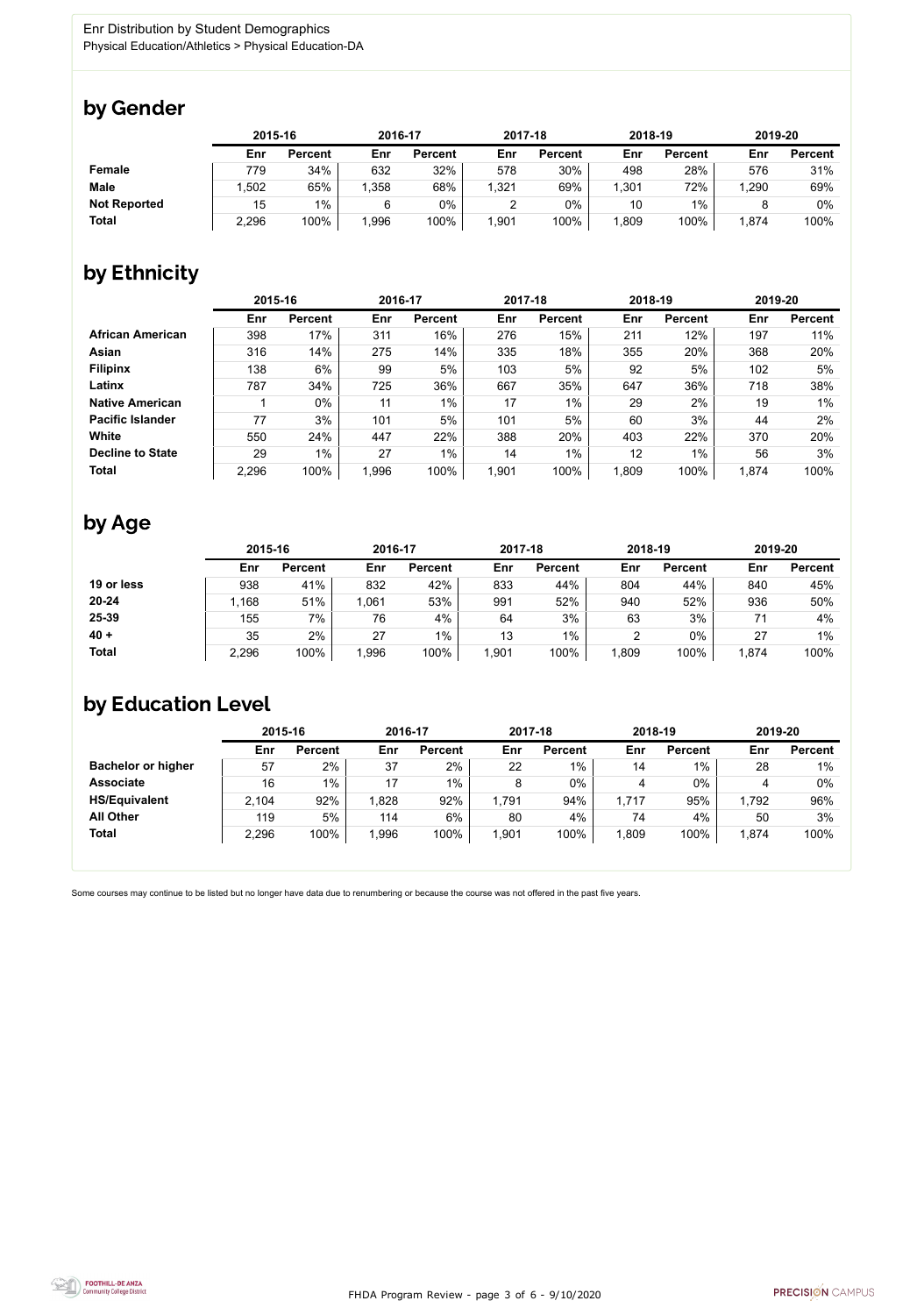FHDA Program Review - page 4 of 6 - 9/10/2020



### Success Rates by Gender Physical Education/Athletics > Physical Education-DA

|                     |               | 2019-20                              |               |                |               |                 |               |                |  |  |  |  |  |  |
|---------------------|---------------|--------------------------------------|---------------|----------------|---------------|-----------------|---------------|----------------|--|--|--|--|--|--|
|                     |               | <b>Non Success</b><br><b>Success</b> |               |                |               | <b>Withdrew</b> | <b>Total</b>  |                |  |  |  |  |  |  |
|                     | <b>Grades</b> | <b>Percent</b>                       | <b>Grades</b> | <b>Percent</b> | <b>Grades</b> | <b>Percent</b>  | <b>Grades</b> | <b>Percent</b> |  |  |  |  |  |  |
| Female              | 540           | 94%                                  |               | 2%             | 25            | 4%              | 576           | 100%           |  |  |  |  |  |  |
| <b>Male</b>         | 1,192         | 92%                                  | 35            | 3%             | 63            | 5%              | ,290          | 100%           |  |  |  |  |  |  |
| <b>Not Reported</b> |               | 88%                                  |               | 0%             |               | 13%             |               | 100%           |  |  |  |  |  |  |
| All                 | 1,739         | 93%                                  | 46            | 2%             | 89            | 5%              | 1,874         | 100%           |  |  |  |  |  |  |

|                     |                | 2018-19        |                    |                |                 |                |               |                |  |  |  |  |  |
|---------------------|----------------|----------------|--------------------|----------------|-----------------|----------------|---------------|----------------|--|--|--|--|--|
|                     | <b>Success</b> |                | <b>Non Success</b> |                | <b>Withdrew</b> |                | <b>Total</b>  |                |  |  |  |  |  |
|                     | <b>Grades</b>  | <b>Percent</b> | <b>Grades</b>      | <b>Percent</b> | <b>Grades</b>   | <b>Percent</b> | <b>Grades</b> | <b>Percent</b> |  |  |  |  |  |
| <b>Female</b>       | 475            | 95%            |                    | $1\%$          | 16              | 3%             | 498           | 100%           |  |  |  |  |  |
| <b>Male</b>         | 1,226          | 94%            | 41                 | 3%             | 34              | 3%             | ,301          | 100%           |  |  |  |  |  |
| <b>Not Reported</b> | 9              | 90%            |                    | 0%             |                 | 10%            | 10            | 100%           |  |  |  |  |  |
| All                 | 1,710          | 95%            | 48                 | 3%             | 51              | 3%             | ,809          | 100%           |  |  |  |  |  |

|                     | 2017-18        |                |                    |                |                 |                |               |                |  |  |  |  |
|---------------------|----------------|----------------|--------------------|----------------|-----------------|----------------|---------------|----------------|--|--|--|--|
|                     | <b>Success</b> |                | <b>Non Success</b> |                | <b>Withdrew</b> |                | <b>Total</b>  |                |  |  |  |  |
|                     | <b>Grades</b>  | <b>Percent</b> | <b>Grades</b>      | <b>Percent</b> | <b>Grades</b>   | <b>Percent</b> | <b>Grades</b> | <b>Percent</b> |  |  |  |  |
| Female              | 547            | 95%            | 16                 | 3%             | 15              | 3%             | 578           | 100%           |  |  |  |  |
| <b>Male</b>         | 1,224          | 93%            | 53                 | 4%             | 44              | 3%             | ,321          | 100%           |  |  |  |  |
| <b>Not Reported</b> |                | 100%           |                    | 0%             | 0               | $0\%$          | ∼             | 100%           |  |  |  |  |
| All                 | 1,773          | 93%            | 69                 | 4%             | 59              | 3%             | ,901          | 100%           |  |  |  |  |

|                     |                |                |                    | 2016-17        |                 |                |               |                |
|---------------------|----------------|----------------|--------------------|----------------|-----------------|----------------|---------------|----------------|
|                     | <b>Success</b> |                | <b>Non Success</b> |                | <b>Withdrew</b> |                | <b>Total</b>  |                |
|                     | <b>Grades</b>  | <b>Percent</b> | <b>Grades</b>      | <b>Percent</b> | <b>Grades</b>   | <b>Percent</b> | <b>Grades</b> | <b>Percent</b> |
| Female              | 572            | 91%            | 29                 | 5%             | 31              | 5%             | 632           | 100%           |
| <b>Male</b>         | 1,285          | 95%            | 32                 | 2%             | 41              | 3%             | 1,358         | 100%           |
| <b>Not Reported</b> | $\mathbf b$    | 83%            |                    | 0%             |                 | 17%            |               | 100%           |
| <b>All</b>          | 862,           | 93%            | 61                 | 3%             | 73              | 4%             | ,996          | 100%           |

|                     |                                                  | 2015-16        |               |                |               |                |               |                |  |  |
|---------------------|--------------------------------------------------|----------------|---------------|----------------|---------------|----------------|---------------|----------------|--|--|
|                     | Withdrew<br><b>Non Success</b><br><b>Success</b> |                |               |                |               |                | <b>Total</b>  |                |  |  |
|                     | <b>Grades</b>                                    | <b>Percent</b> | <b>Grades</b> | <b>Percent</b> | <b>Grades</b> | <b>Percent</b> | <b>Grades</b> | <b>Percent</b> |  |  |
| Female              | 729                                              | 94%            | 11            | $1\%$          | 39            | 5%             | 779           | 100%           |  |  |
| <b>Male</b>         | 1,387                                            | 92%            | 19            | $1\%$          | 96            | 6%             | ,502          | 100%           |  |  |
| <b>Not Reported</b> | 14                                               | 93%            |               | $0\%$          |               | 7%             | 15            | 100%           |  |  |
| All                 | 2,130                                            | 93%            | 30            | $1\%$          | 136           | 6%             | 2,296         | 100%           |  |  |

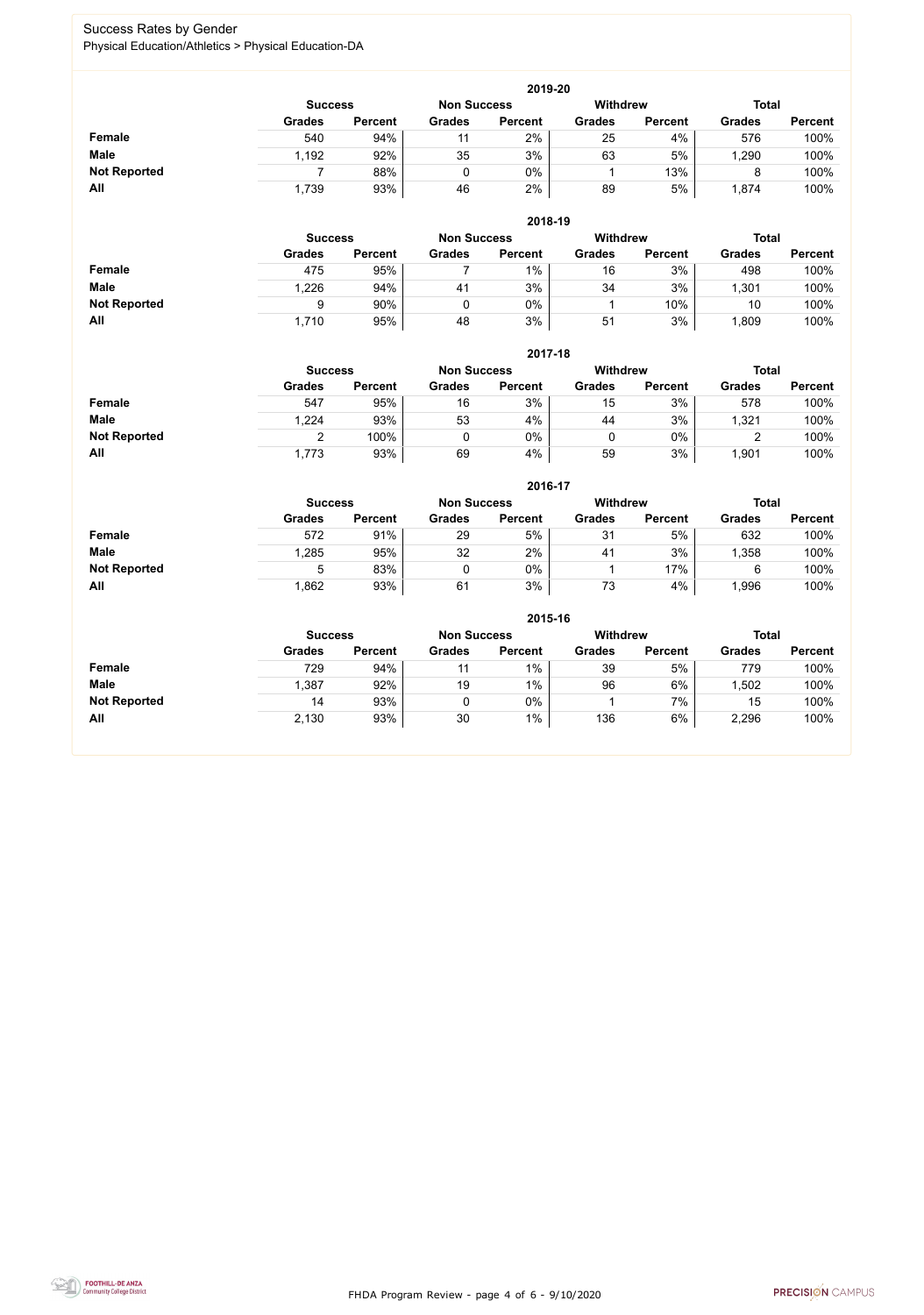FHDA Program Review - page 5 of 6 - 9/10/2020



### Success Rates by Age Physical Education/Athletics > Physical Education-DA

|            |                |                |                    | 2019-20        |                 |                |               |                |
|------------|----------------|----------------|--------------------|----------------|-----------------|----------------|---------------|----------------|
|            | <b>Success</b> |                | <b>Non Success</b> |                | <b>Withdrew</b> |                | <b>Total</b>  |                |
|            | <b>Grades</b>  | <b>Percent</b> | <b>Grades</b>      | <b>Percent</b> | <b>Grades</b>   | <b>Percent</b> | <b>Grades</b> | <b>Percent</b> |
| 19 or less | 783            | 93%            | 18                 | 2%             | 39              | 5%             | 840           | 100%           |
| 20-24      | 883            | 94%            | 17                 | 2%             | 36              | 4%             | 936           | 100%           |
| 25-39      | 57             | 80%            |                    | 10%            |                 | 10%            | 71            | 100%           |
| $40 +$     | 16             | 59%            | 4                  | 15%            |                 | 26%            | 27            | 100%           |
| <b>All</b> | 1,739          | 93%            | 46                 | 2%             | 89              | 5%             | 1,874         | 100%           |

|            |                |                    |               | 2018-19         |               |                |               |                |
|------------|----------------|--------------------|---------------|-----------------|---------------|----------------|---------------|----------------|
|            | <b>Success</b> | <b>Non Success</b> |               | <b>Withdrew</b> |               | <b>Total</b>   |               |                |
|            | <b>Grades</b>  | <b>Percent</b>     | <b>Grades</b> | <b>Percent</b>  | <b>Grades</b> | <b>Percent</b> | <b>Grades</b> | <b>Percent</b> |
| 19 or less | 765            | 95%                | 20            | 2%              | 19            | 2%             | 804           | 100%           |
| $20 - 24$  | 885            | 94%                | 27            | 3%              | 28            | 3%             | 940           | 100%           |
| 25-39      | 58             | 92%                |               | 2%              | 4             | 6%             | 63            | 100%           |
| $40 +$     | ົ              | 100%               |               | $0\%$           |               | $0\%$          | ⌒<br>▵        | 100%           |
| All        | 1,710          | 95%                | 48            | 3%              | 51            | 3%             | 0.809         | 100%           |

|            |                                      |                |               | 2017-18        |                 |                |               |                |
|------------|--------------------------------------|----------------|---------------|----------------|-----------------|----------------|---------------|----------------|
|            | <b>Non Success</b><br><b>Success</b> |                |               |                | <b>Withdrew</b> |                | <b>Total</b>  |                |
|            | <b>Grades</b>                        | <b>Percent</b> | <b>Grades</b> | <b>Percent</b> | <b>Grades</b>   | <b>Percent</b> | <b>Grades</b> | <b>Percent</b> |
| 19 or less | 783                                  | 94%            | 33            | 4%             | 17              | 2%             | 833           | 100%           |
| $20 - 24$  | 920                                  | 93%            | 33            | 3%             | 38              | 4%             | 991           | 100%           |
| 25-39      | 59                                   | 92%            | 3             | 5%             | ົ               | 3%             | 64            | 100%           |
| $40 +$     | 11                                   | 85%            | 0             | 0%             | 2               | 15%            | 13            | 100%           |
| <b>All</b> | 1,773                                | 93%            | 69            | 4%             | 59              | 3%             | ,901          | 100%           |

|            |                |                    |               | 2016-17         |               |                |               |                |
|------------|----------------|--------------------|---------------|-----------------|---------------|----------------|---------------|----------------|
|            | <b>Success</b> | <b>Non Success</b> |               | <b>Withdrew</b> |               | <b>Total</b>   |               |                |
|            | <b>Grades</b>  | <b>Percent</b>     | <b>Grades</b> | <b>Percent</b>  | <b>Grades</b> | <b>Percent</b> | <b>Grades</b> | <b>Percent</b> |
| 19 or less | 793            | 95%                | 19            | 2%              | 20            | 2%             | 832           | 100%           |
| $20 - 24$  | 988            | 93%                | 28            | 3%              | 45            | 4%             | 1,061         | 100%           |
| 25-39      | 60             | 79%                | 11            | 14%             | 5             | 7%             | 76            | 100%           |
| $40 +$     | 21             | 78%                | 3             | 11%             | 3             | 11%            | 27            | 100%           |
| All        | 1,862          | 93%                | 61            | 3%              | 73            | 4%             | ,996          | 100%           |

|            |                |                |                    | 2015-16        |                 |                |               |                |
|------------|----------------|----------------|--------------------|----------------|-----------------|----------------|---------------|----------------|
|            | <b>Success</b> |                | <b>Non Success</b> |                | <b>Withdrew</b> |                | <b>Total</b>  |                |
|            | <b>Grades</b>  | <b>Percent</b> | <b>Grades</b>      | <b>Percent</b> | <b>Grades</b>   | <b>Percent</b> | <b>Grades</b> | <b>Percent</b> |
| 19 or less | 881            | 94%            |                    | $1\%$          | 50              | 5%             | 938           | 100%           |
| 20-24      | 1,083          | 93%            | 20                 | 2%             | 65              | 6%             | 1,168         | 100%           |
| 25-39      | 136            | 88%            | 2                  | $1\%$          | 17              | 11%            | 155           | 100%           |
| $40 +$     | 30             | 86%            |                    | 3%             | 4               | 11%            | 35            | 100%           |
| All        | 2,130          | 93%            | 30                 | $1\%$          | 136             | 6%             | 2,296         | 100%           |